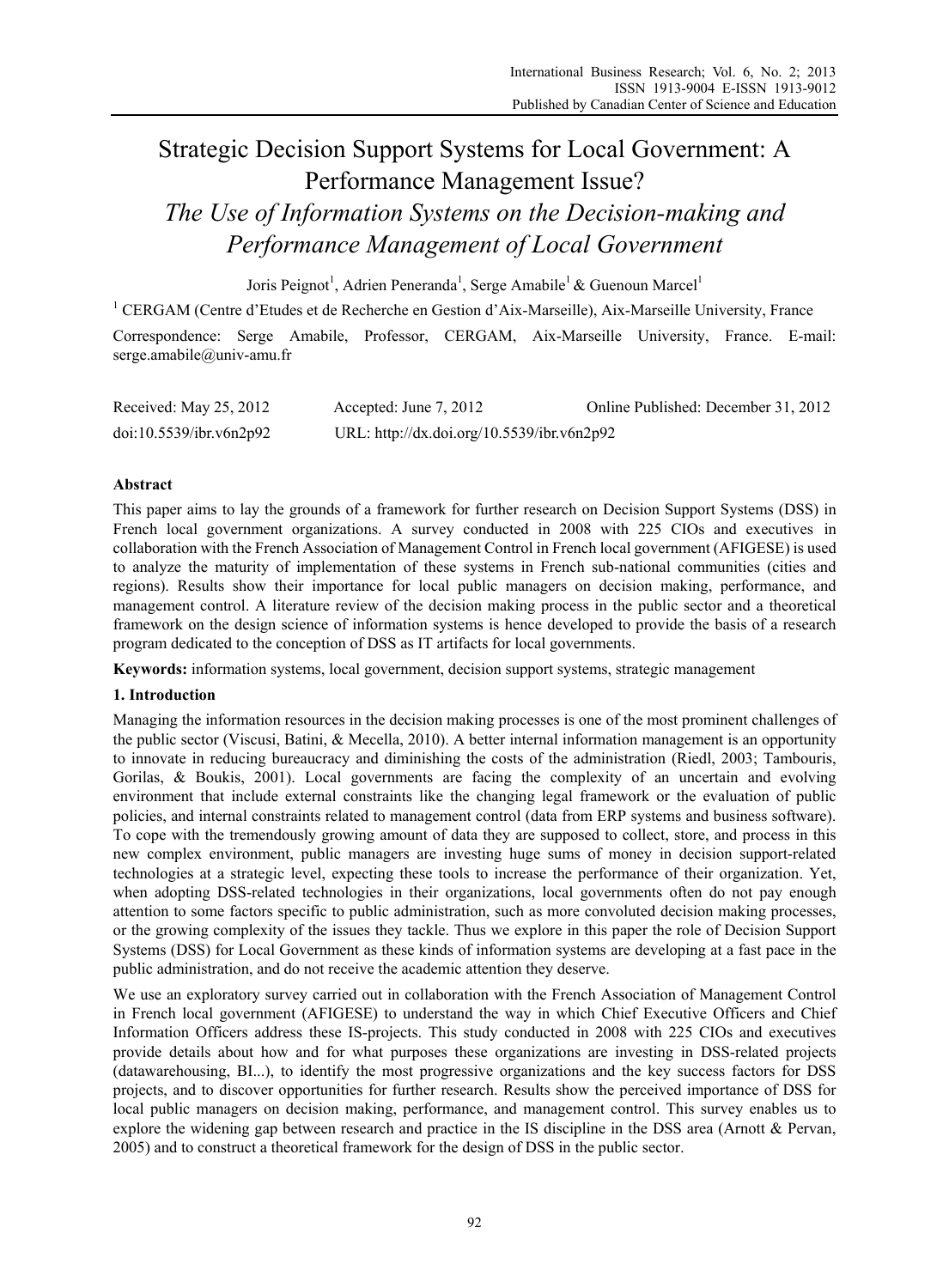Academic literature on the theme of Decision Support Systems in public organizations is relatively scarce, and virtually non-existent in French journals. For the most part, the academic literature that focused on DSS use in public administration dates from 1970-2000. Public management researchers did not keep up with the pace of technological innovation and this theme gradually went out of fashion in the public management literature. At the same time, DSS-related technologies (datawarehousing and BI mostly) were massively adopted in public organizations and local government. The writing of this paper was motivated by this gap in the literature.

This paper is organized as follows: the results of the AFIGESE survey are analyzed. Then we explore the literature on decision theory and the DSS area in the Information Systems discipline for Public management. A theoretical framework for the conception of DSS in the public sector based on the fundamentals of the decision making process is developed. At the end we propose a research program for the study of DSS in Local Governments to understand the maturity of implementation of these systems in the public administration and the implications for next developments.

#### **2. Key Findings from the AFIGESE Case**

The objectives of the AFIGESE were both theoretical and practical. The management control staffs of cities, departments and regions wanted to know the state of the art in the DSS field for the researchers. But also the actual stage of implementation of these systems in local governments and spot the best practices of the most advanced communities along with their project roadmaps. In this perspective a first survey has been launched in 2008 toward 400 members of the association including CEO's, CFO's and CIO's of the biggest cities and regions in France through an electronic questionnaire of 33 questions. The survey has received great interest from the executives with an exceptional response rate of 56%, especially from members of urban communities (93% of response rate at this level).

## *2.1 DSS Usage & Information Needs*

The AFIGESE case is instructive because it reveals an important gap between the investments in DSS and their logic in local governments with the continuing practice of public managers in these organizations. 71,3% of the respondents claimed that their organization implemented a DSS. In the organizations that did not have a DSS, 78,2% said that they wished to implement one in the very short term, confirming that this is a growing subject of attention for CEO's and CIO's. Although DSS are massively adopted by local governments, 57,9% of the respondents say that the organization's information systems do not provide to the users the information they wish.

However, a large majority (65%) acknowledges that the needed information exists, but is dispersed across various (81,7%) and compartmentalized storage and retrieval systems (80%). 42, 9% of respondents believe that the information volume is too important.

This is in line with the literature: according to Marr and Creelman, "few organizations will state that they have too little data. Unfortunately, this data is rarely translated into actionable knowledge. Most public sector organizations have built large and expensive baronies, whose sole purpose is to collect and report data. The data is rarely used for the purpose of performance improvement – a tick box mentality has prevailed" (Marr  $\&$ Creelman, 2011). The authors note that public organizations are overloaded with data, yet they make "strategic decisions with comparatively little data support". Furthermore, having the information at hand doesn't necessarily mean that appropriate action will be taken, as public managers, especially at higher hierarchical levels, rely more on bargaining than on analysis (Aggarwal & Mirani, 1999). Even simple analyses, made "by hand" in a spreadsheet format, may be considered too sensitive because they reveal some particular organizational arrangement.

Although 69,5% of respondents assume that the request for a DSS is coupled with a global steering effort; users are often to face scattered information, which seems quite contradictory. When asked what tools they used to manage information, respondents answered spreadsheet software (97,8%) and automated queries on the business software (80,4%). 38% said they had an information center, and 29, 3% a data warehouse. Only 23,9% said that the information was integrated in a DSS. These results tend to show that although DSS may be a hot topic in local government organizations, integrated and architected approaches remain rare, and spreadsheet, connected or not with a data source, the most used decision support tool. In fact, anecdotal evidence suggests that in some cases, although there may be huge investments in datawarehousing, the "do-it-yourself" (DIY) culture prevails: ad-hoc tools are developed using spreadsheet or database software (Excel®, Access®,) to fulfill the actual and most pressing reporting and analysis needs.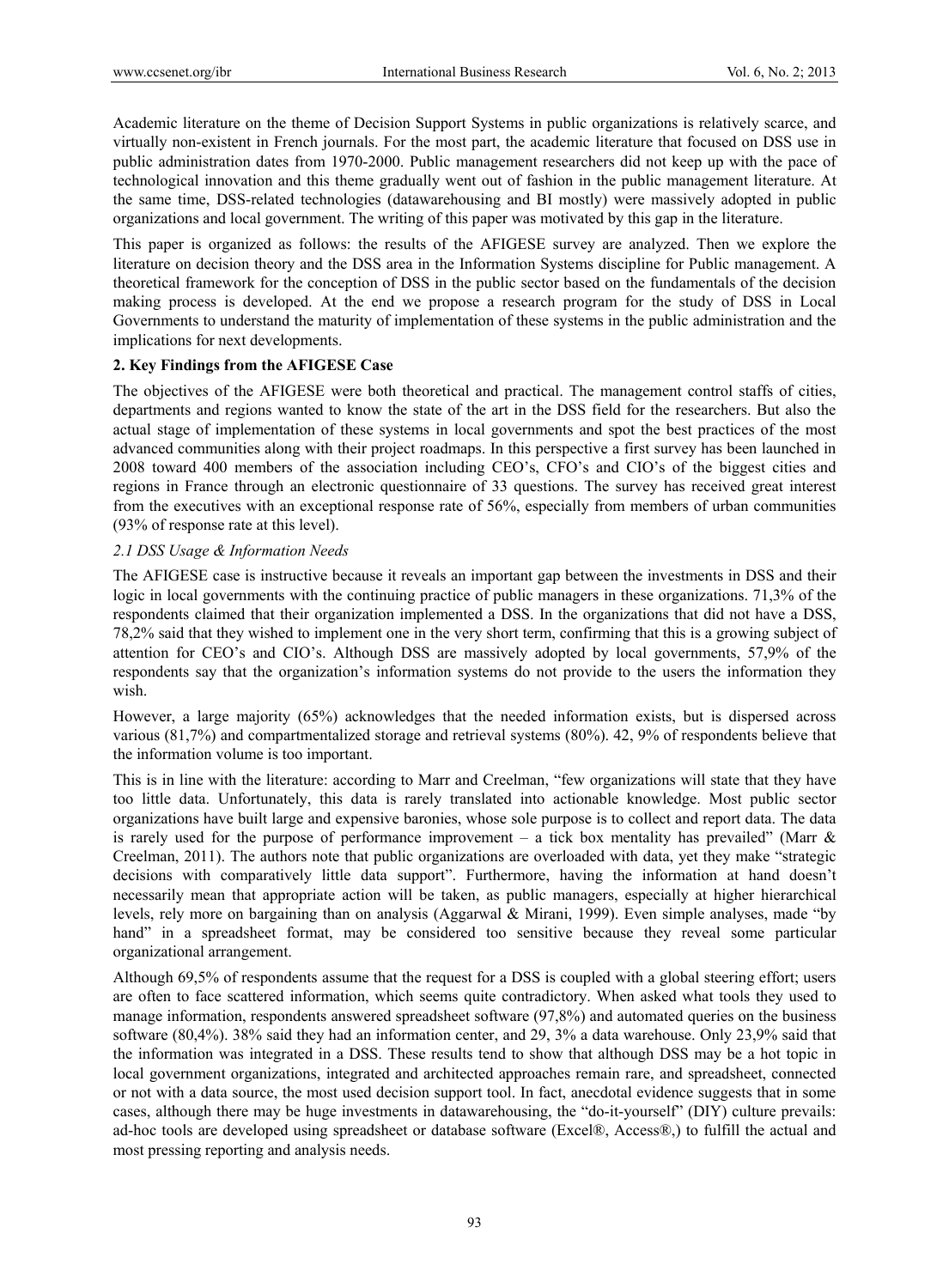In most cases, local government organizations do not need complex tools, and may overestimate their needs, driven by technology or vendor discourse. As one employee said during the survey: "we are only a local government organization, we do not put satellites into orbit".

### *2.2 Barriers to the Adoption of DSSs*

54% of the respondents think that resistance to change impedes the adoption of DSSs. The introduction of a DSS in a public organization may threaten the balance of power between departments. As information is made public (even though the access to information may be limited by design to authorized executives only), the inner reality of the organization is revealed. For example, the HR department may be reluctant to share "his" information, as this means losing some control or bargaining power with other departments.

33,3% of the respondents blame lack of interest from the top executives. This is not surprising, as the majority of French administrators ("Hauts Fonctionnaires") receive basically no training in information systems (Rochet, 2011). They even may be reluctant to involve themselves in anything related to information technology, and tend to perceive IT departments as a mere technologies/service "provider" rather than as a strategic asset for the organization. Other perceived barriers are the lack of technical competencies (41,4%) or human resources (48,3%). Local government organizations rarely have in-house competencies to tackle DSS projects on their own, and rely on the expertise of consultants and vendors that are more used to deal with DSS in private organizations.

Only 14,9% point out that the lack of information regarding the return on investment (ROI) of DSS projects may block their adoption. Indeed, complex, costly and inefficient systems may be the rule more than the exception, as ROI is not the primary driver in most IT-related investments in local government organizations. As Garson points out, "while ... formal assessments and justifications of new IT systems have become prevalent in large private firms, state governments, and federal government agencies, it is less likely that most local governments have developed the internal capacity to complete such tasks" (Garson, 2007). But the ROI argument may not be a relevant one, as it is extremely difficult to assess the contribution of a DSS to the decision making process and decision outcomes because of the ambiguous relationship between information and decision (J. G. March, 1988).

Finally, the lack of financial resources is cited by only 21, 8% of the respondents as a factor hindering DSS implementation.

#### *2.3 Rationale for the Investments in DSS*

What is the rationale behind DSS implementation in local government organizations? Most respondents argue that their investments in DSS are driven by "steering" needs (69%) and "search for performance" (64,4%). We contend that there may be an empirically verifiable link between the use of decision support systems and greater organizational performance. Anecdotal evidence suggests that too little emphasis is placed on deciding what the organization's actual information needs are. Organizations that successfully implemented a DSS stress that the system must be refined by continuous iterations with end users, in order to remain coherent with the organization's needs and objectives. For the use of DSS to be beneficial in local government organizations, they must pay great attention to the design phase of a DSS project (deciding what the problems they face are, and the information they might need in order to solve them). In organizations that do not make this effort, DSS will only be a fancy tool, disconnected from the real decision support needs of the organization. Ultimately, a successful DSS project will be a by-product of good organization and decision-making processes. We assume that only when 1) decision making processes are already efficient and 2) the organization is used to engage in "problem" finding" (and not only "problem solving") will the use of a DSS have a notable impact. In this perspective, it is important to note that "Modernization" (46%), "change management" (31%) and "cutting costs" (28, 7%) account for an important part of the investment decisions, conferring the "magic bullet" role to IT as pointed by the literature (Carr, 2004).

The survey did not take into account the finest distinctions between the different types of decision support systems, such as management information systems (MIS - focused on the reporting of day-to-day operations, to inform structured/semi-structured decisions), decision support systems (DSS - designed to support decision-making at tactical level, when the problems and solutions are not specified in advance, i.e. unstructured) and Executive Information Systems (EIS - similar to DSSs but targeting senior executives and presenting highly aggregated data). These distinctions have essentially academic connotations, and are largely ignored by business or government end-users: in practice Business Intelligence (BI) is used by the vendors as an umbrella term, and a synonym for decision support. Anyway, most of the software packages available offer advanced data analysis, modeling and visualization capabilities, and are versatile enough to be adapted at each level of decision. In the academic literature, the preferred term is "Enterprise Reporting and Analysis Systems", which are "enterprise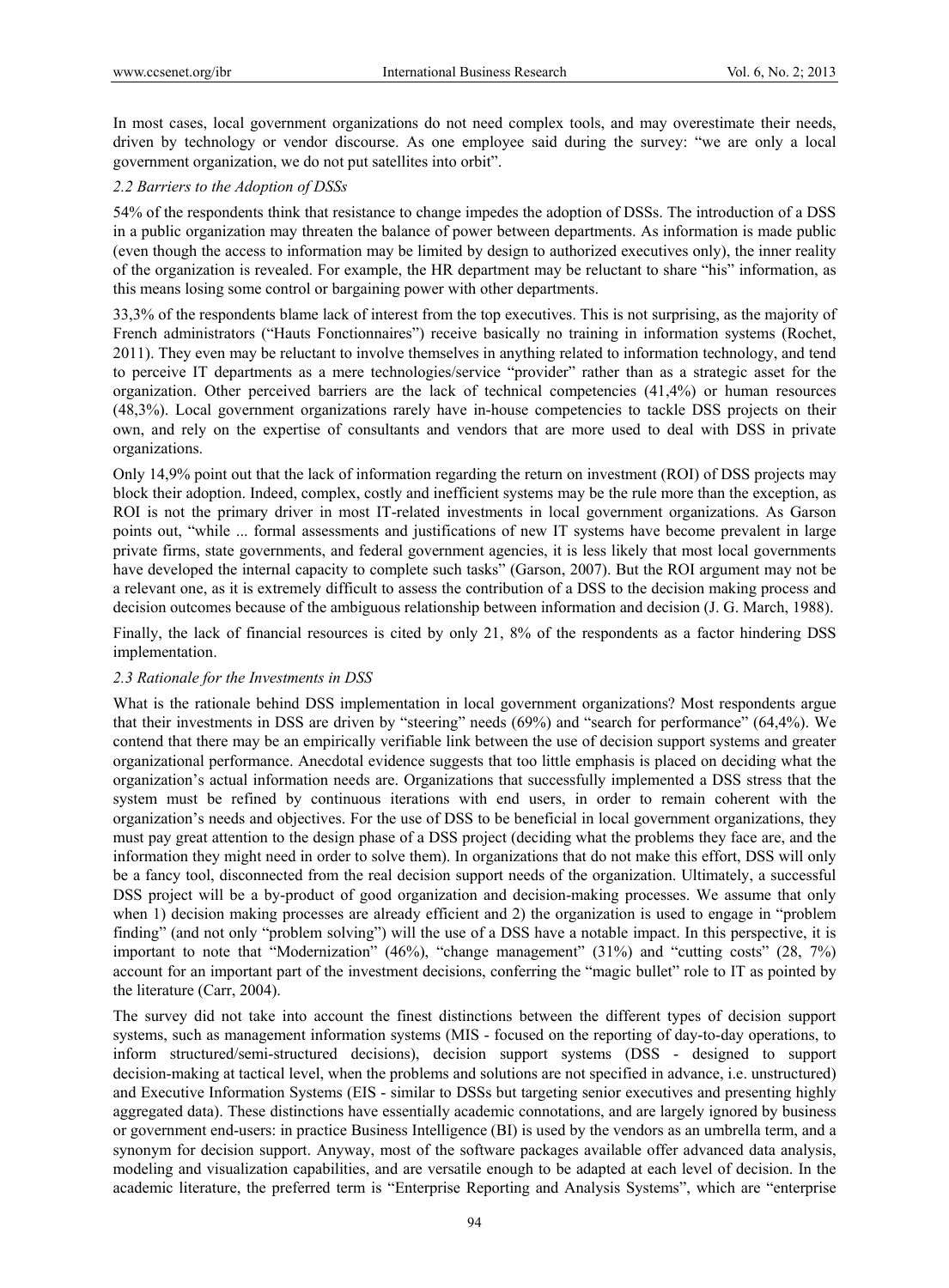focused DSS including executive information systems (EIS), business intelligence (BI), and more recently, corporate performance management systems (CPM). BI tool access and analyze data warehouse information using predefined reporting software, query tools, and analysis tools" (Arnott and Pervan, 2008). For the most part, local government organizations are investing in "Enterprise Reporting and Analysis Systems", and rely on datawarehousing for their data infrastructure.

The AFIGESE case and its findings introduce the need to review the literature on DSS as information systems to define properly these technologies for the practitioners.

## **3. State of the Art in the Information Systems Discipline for the DSS Area**

## *3.1 From Decision Theories to Decision Support Systems*

Decision Support Systems (DSS) are a specific kind of Information Systems that focus on "integrating data and models in order to improve the decision-making process" (Arnott & Pervan, 2005; Vaisman, 2007). As Arnott and Pervan noted it, there is a "widening gap" between research and practice in the DSS area as in the Information Systems discipline in general. It is especially true concerning the Public Sector where grounded researches on the development of DSS are almost inexistent for the last 10 years. Before exploring the DSS area, we must first return to the fundamentals of action and decision.

Collective action is achieved through decision systems inside organizations (Tabatoni & Jarniou, 1975). In this perspective, each decision is the choice of a solution to a problem. These problems appear when the decision maker perceives a significant change in the system which determines its objectives, and implies action (Simon, 1960). In the management sciences, to decide means identifying and solving the problems faced by an organization (Le Moigne, 1974), following Simon's famous quote (1960, p. 1): "Decision making as synonymous with managing". As noted by Simon 40 years ago in this major article, "In the post-industrial society, the central problem is not how to organize to produce efficiently (although this will always remain an important consideration), but how to organize to make decisions —that is, to process information" (Simon, 1973).

The literature on information and decision has quickly showed the problem of information overload and the limited cognitive capacities of the actors to process this information in order to take decisions (J. G. March & Simon, 1958). Thus the need to facilitate access to decision support as well as to enhance individual and organizational learning is explicitly addressed in the decision support systems literature (Alavi & Henderson, 1981; Desanctis & Gallupe, 1987; Henderson & Schilling, 1985). Decision support systems appeared fifty years ago, and were marked by the technical idiosyncrasies of this era (Vidal & Petit, 2009). Since technology prevails in organizations, they tend to focus on the type of information most easily accessible, that is, highly structured data generated by transaction processing systems (Davenport, 1999).

Power defines a DSS as "an interactive computer-based system or subsystem intended to help decision makers use communications technologies, data, documents, knowledge, and/or models to identify and solve problems, complete decision process tasks, and make decisions" (Power, 2008). In other words, they ought to provide a good view of the organization's processes, and to help anticipate future actions for an intelligent control by managers. Decision Support System is a general term for any computer application that enhances a person or group's ability to make decisions ... In general; Decision Support Systems are a class of computerized information systems that supports decision-making activities. Five more specific Decision Support System types include: communications-driven DSS, data-driven DSS, document-driven DSS, knowledge-driven DSS, and model-driven DSS" (Power, 2008). The basic ingredients of a DSS are: the data management system, the model management system, the knowledge engine, the user interface, and the users  $(F.$  Filip, Donciulescu,  $\& C.$  I. Filip, 2004).

According to (White, 2007, p.24) DSS are "difficult to define precisely" ... "they range from simple spreadsheets to complex systems comprising their own databases and mathematical modeling software for statistical analysis, linear programming, goal programming, and a host of other more specialized modeling techniques". A DSS is "designed to assist mid-level managers in making semi-structured decisions: decisions in which there is some degree of uncertainty and an absence of routine, programmed decision-making procedures".

Decision support systems tailored for executive use are called Executive Information Systems (EIS). "EISs are a logical and practical extension of DSS for top management strategic decision making. An EIS puts highly aggregated data about an agency and its external environment on the desktop of high-level public executives where they can perform analytical operations similar to a DSS but with much broader scope—a comprehensive view of the entire agency and the strategic position of the agency within its political, social and cultural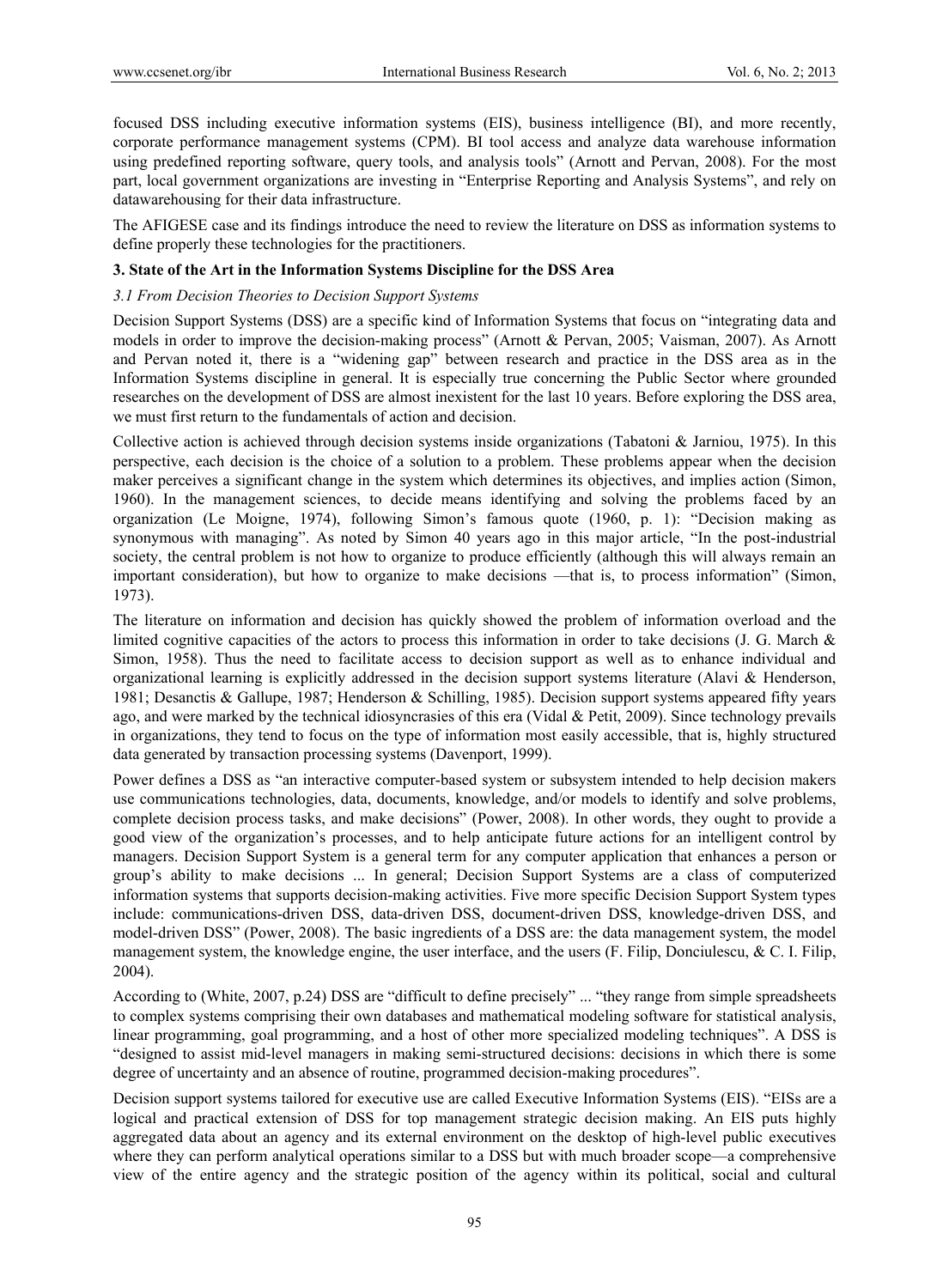environments. It allows the top-level executives to monitor the performance of their agencies in accordance with a variety of key performance indicators identified by the executives, conduct analyses of what is going on in the agency, and 'drill down' through the aggregate data to get at issues or potential problems." (White, 2007).

The field of computerized decision support has undergone many developments, and substantial progress has been made in data management and visualization, and human-computer interaction. Although the contribution of DSS is obvious for structured decisions, it's still low for unstructured decisions. A lot of research works attempted to highlight this contribution by establishing a direct relationship between the capabilities of the DSS and the performance of decision making (more relevant, effective or faster decision making). The results were generally weak. As suggested by Todd and Benbasat (1999), several factors are to be taken into account to explain the performance of decision-making (Todd  $\&$  Benbasat, 1999). It is difficult to assess the contribution of DSS, especially because the user can always arbitrate between the "cognitive efforts" that he wishes to provide and the expected relevance or accuracy for the decision he has to take. The use of a DSS may produce no observable effect, even if its contribution is crucial for the decision maker (Reix, 2004).

#### *3.2 Public versus Private Decision Support Systems*

There has been much literature on the differences between public and private organizations.

Ring and Perry point out five key differences: policy ambiguity, the openness of government (public scrutiny), attentive publics (stakeholder's influence), artificial time constraints (imposed by law, or tenure of public officials), and shaky coalitions as competing interests in the definition of public policy (Ring & Perry, 1985).

These differences have repercussions on how organizations manage their IT projects (Rocheleau 2005, p.2). Today there is a consensus in the literature that information systems in public organizations ought to be managed differently than in private organizations. Rocheleau states that despite the fact that "managing IT in the public sector presents different challenges than those faced in the private sector ... there has been little systematic attention given to these differences by IT researchers" (Rocheleau, 2005).

Decision-making processes differ highly too. Following the "public-private differences" stream of research begun by Rainey, Backoff and Levine (1976), Nutt found differences in their approaches to decision-making (Nutt, 2005). He states that "organizations with public features are seen as being constrained in ways that limit what they can do when making strategic choices."

As Rainey puts it "public organizations should have distinct decision-making processes because of factors different from those faced by private organizations, such as political interventions and constraints and more diverse, diffuse objectives" (Rainey, 2009). In fact, decision-making processes in public organizations involve a variety of stakeholders, such as political officials, technical experts, interest groups, organizations, administrators, and citizens.

How is this relevant regarding DSS? Aggarwal and Mirani (1999) point out that private and public sector "differ inherently in their objectives, processes, priorities, task environment, and success measures". Their research show that DSS usage varied according to the private or public nature of the organization. They found DSS usage to be greater in the private sector. In the private sector, DSS users were more mostly at the top management level, whereas in public organization DSS users were more likely to be found at the lower levels of the managerial hierarchy.

In a private organization, the bottom line is generally easier to understand. Thus, private organizations know more or less what they expect from a DSS (reaching more customers, finding new opportunities, better knowledge of the firm's competitive environment). A DSS may help a company identify strategies to enlarge its customer base. In most public organizations, however, goals are unclear; objectives are vague and often conflicting. For these reasons, determining what performance outcomes is expected may be a daunting task. This is clearly not to say that public organizations are inefficient by design, and that they ought to be managed like private organizations in order to run better. In fact, public and private organizations operate in different contexts, and the awareness of that fact may enable both public and private managers to be more effective in their own environment (Rocheleau, 2005).

### **4. DSS Conception for the Public Sector**

#### *4.1 What Do Local Government Organizations Can Expect From DSS?*

In general, DSS are expected to provide data that facilitate the understanding of the organization's internal and external environment. Internally, many issues are the same those in private organizations: resource allocation,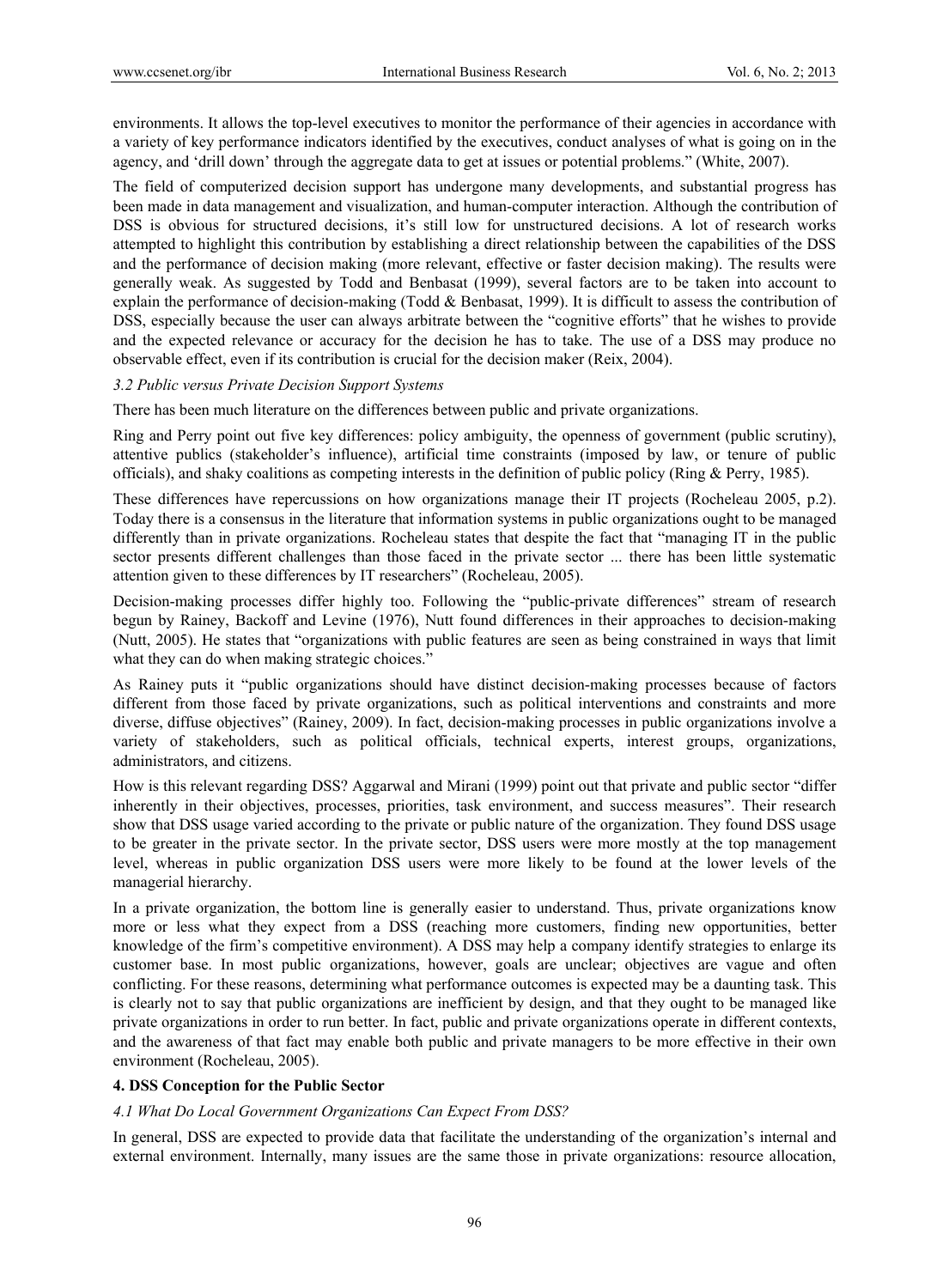operations... On the external level: understanding of the social, cultural, economic, legal environment. DSS, then, are supposed to help the organization operate better, and optimize the outcomes of the public policies.

For example, knowledge of the population is paramount in order to implement public policies effectively, and reliance on DSS may ease the process. Mezzanazanica and al. studied the use of datawarehouses and business intelligence tools to exploit administrative archives (Mezzanzanica, Cesarini, & Boselli, 2005). They state that "the exploitation of such asset requires Public Administrations to integrate information spread across several departments, to address data quality issues arising when administrative data is used, and to develop analytical and reporting models". In public organizations, "information related to individual and collective needs plays a large and relevant role; therefore a deep knowledge of the population is required."

As Decision Support Systems are built following the dominant approach, which focuses mainly on problem solving (Fabbri, Christophe Schmitt, & Nancy, 2010), their use by public managers may be more complicated. In this approach, the managers act as if the problem was already given and that only the solution was important, ignoring the fact that the problem often needs to be conceived first. The weakness of the DSS for the identification and modeling of problems is obvious regarding the abundance of tools dedicated to problem solving (C. Schmitt, 2005). The paradox for the public sector and especially local governments is that heavy investments are made in DSS for structured decisions at the upper level. This probably because their decision makers "may be less autonomous, expending more of their energy in coping with extraneous stakeholders such as the general public and supervisory agencies. Their decisions often require the use of multiple and complex criteria that go beyond purely "rational" considerations" (Aggarwal & Mirani, 1999). The problem is that DSS were originally meant to provide interactive solutions for complex, nonrecurring decisions made by senior managers (Gallupe, 1991). DSS for Local governments are instead used for semi-structured, recurring decisions such as periodic budgeting.

It is often pointed in the literature that public management deals with ill-structured problems which require deep understanding of the "problem spaces" where the problems are represented. Thus the conception of DSS for public management can be understood as a design science concerned with the "dispositions willing to change an existing situation to a preferred situation" (Simon, 2004).

#### *4.2 Design Science for Local Governments DSS: A Research Program*

Following Orlikowski and Iacono, we believe that "theorizing about IT artifacts should be at the core of IS research projects" (Orlikowski & Iacono, 2001). This view is supported by Benbasat and Zmud who call for a close relation between IS research constructs and IT artifacts (Benbasat & Zmud, 2003). The widening gap between research and practice in the Information Systems discipline that we already mentioned can be solved in the DSS field with more research paper focusing on the design of IT artifacts for practitioners. With this approach we seek to foster innovations that "define the ideas, practices, technical capabilities, and products through which the analysis, design, implementation, management, and use of information systems can be effectively and efficiently accomplished" (Denning, 1997; Tsichritzis, 1998). Hence we propose a research program based on the framework developed by Hevner & al. taking into account that "knowledge and understanding of a design problem and its solution are acquired in the building and application of an artifact" (Hevner, S. March, Park, & Ram, 2004). This program would include interpretative case studies inside the most advanced local governments identified by the AFIGESE survey to understand the creation process and evaluate the IT artifacts intended to solve strategic organizational problem.

#### **5. Conclusion, Limitations and Further Research**

#### *5.1 Discussion*

"Whatever the information collected, one always asks for additional information; the requested information is not taken into account in the decision; information is used to justify a decision already made... the relationship between decision and information is thus unstable and ambiguous" (March 1991). The "Management Information System" (MIS) paradigm remains quite strong: it is assumed that all the needed information exists, that every decision to be taken can be grounded on information, and that the system has to give decision-makers the information they need to decide. In this rational model, it is assumed that decision-makers know what they need to decide, that the environment is stable, and that good information ensures good decisions.

In local government organizations that successfully implemented DSS, there was a strong emphasis on their structuring role, insofar as they are used as leverage to improve transparency throughout the organization, clarify the objectives, and help formulate the organization's strategy. Thus this positive feedback only can take place when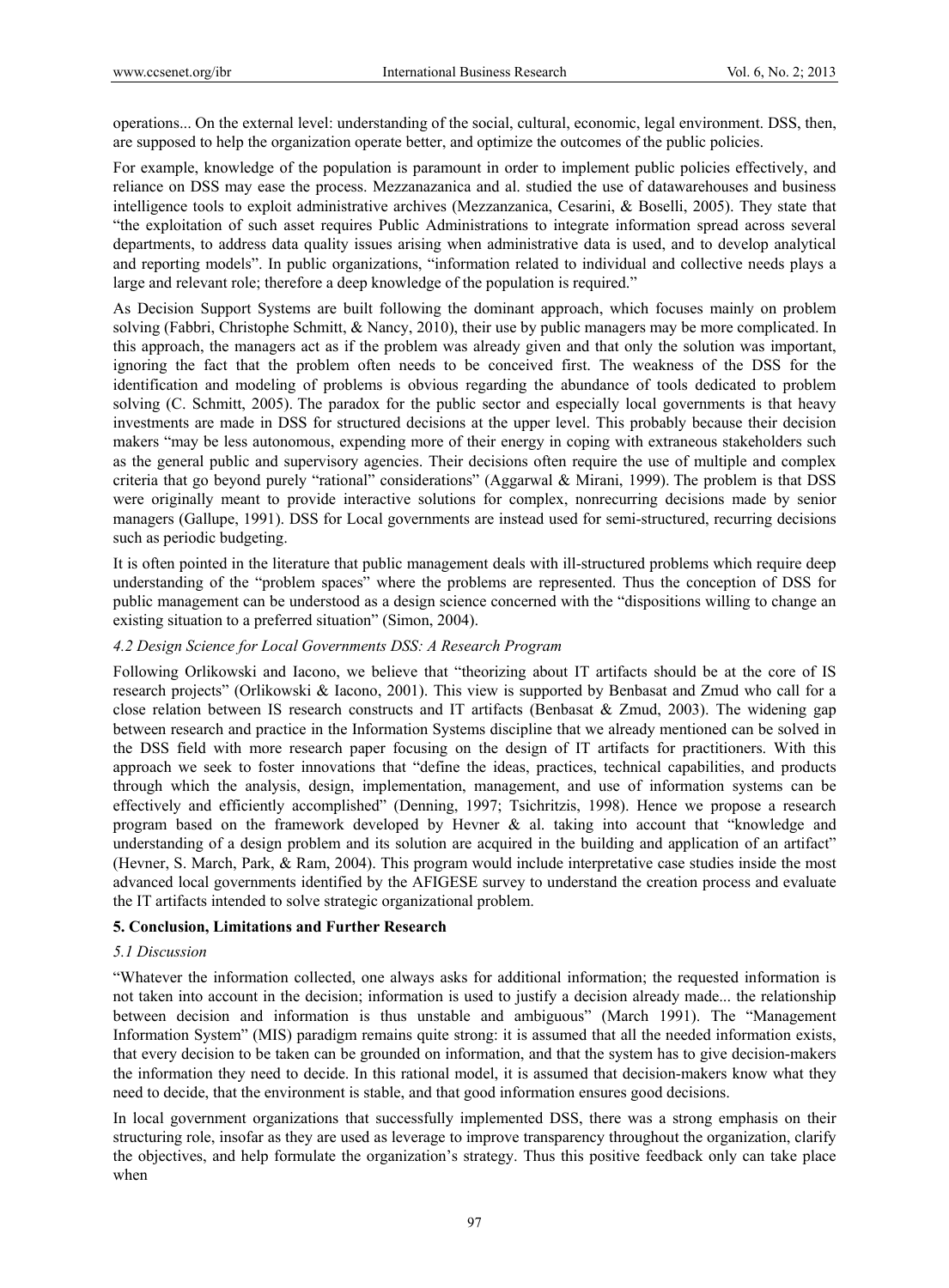- goals are clearly defined
- impacts on the organization are anticipated

 Users are actively involved in the multiple iterations necessary to refine and adapt the system to the organization's needs and objective.

In organizations that implemented DSS on the wrong premises (vendor- or technology-driven choice, managerial fad, benchmarking...) we are likely to find complex, costly DSS in place, filled with data and reports that are mostly unusable precisely because goals were unclear, impacts underestimated, and users not involved.

Successful DSS projects are envisioned as organizational transformation projects; unsuccessful ones fail because of unanticipated consequences of the introduction of such technology (transparency, relationships between administrative units, subversion of the power structure, inadequation with the user's skill level, resistance to technology innovation...). Factors such as infighting and lack of clearly defined objectives and responsibilities, common in most public organizations can hinder the success of DSS projects.

#### *5.2 Limitations*

The main limitation of this research lies in the methodology adopted for our preliminary exploratory phase with a quantitative survey realized to evaluate the stage of DSS implementation in local governments' organizations. We wanted to have a global view of the DSS maturity that was sufficiently general to build an accurate research program. Hence some problems were inherent to this phase: DSS were not defined using an academic language which limits the possibility to develop any typology. The study cannot provide any analysis on the real usage of information in the organizations surveyed which is an important basis to understand how to design properly DSS, following our research program proposition.

Eventually the AFIGESE survey did not include any questions on the training of users nor the general IT literacy of the members of the organization. As this is probably an important factor for the successful adoption of DSS in public organizations, or any IT-related project for that matter, this theme needs to be investigated in further research.

### *5.3 Conclusion and Further Research*

At the end of this first research phase in the DSS field for public management, we can answer the question on the relationship between this type of information systems and performance. The literature provides us great insights on this theme as most public organizations share the specificities of the absence of profit maximization. Thus, determining a level of performance outcomes with DSS seems not relevant as their conception for strategic public management should rely more on heuristic help in a complex environment than the supply of algorithm to realize automated tasks like maximization.

For this reason, further research needs to provide rigorous qualitative studies on information current practice and decision making process assisted with DSS in local government, research that is highly relevant to professionals, without sacrificing academic rigor. This would be part of a research program which intends to understand and develop DSS as IT artifacts to help problem solving in the public sector.

#### **References**

- Aggarwal, A. K., & Mirani, R. (1999). DSS model usage in public and private sectors: Differences and implications. *Journal of End User Computing*, *11*(3), 20-28.
- Alavi, M., & Henderson, J. C. (1981). An evolutionary strategy for implementing a decision support system. *Management Science*, *27*(11), 1309-1323. http://dx.doi.org/10.1287/mnsc.27.11.1309
- Arnott, D., & Pervan, G. (2005). A critical analysis of decision support systems research. *Journal of Information Technology*, *20*(2), 67-87. http://dx.doi.org/10.1057/palgrave.jit.2000035
- Benbasat, I., & Zmud, R. W. (2003). The identity crisis within the IS discipline: defining and communicating the discipline's core properties. *MIS Quarterly*, *27*(2), 183-194.
- Carr, N. (2004). *Does IT Matter? Information Technology and the Corrosion of Competitive Advantage*. Harvard Bu.
- Davenport, T. (1999). L'Art du management de l'information: privilégier l'information sur la technologie. *Les Echos*.
- Denning, P. J. (1997). A New Social Contract for Research. *Communications of the ACM* (pp. 132-134). http://dx.doi.org/10.1145/253671.253755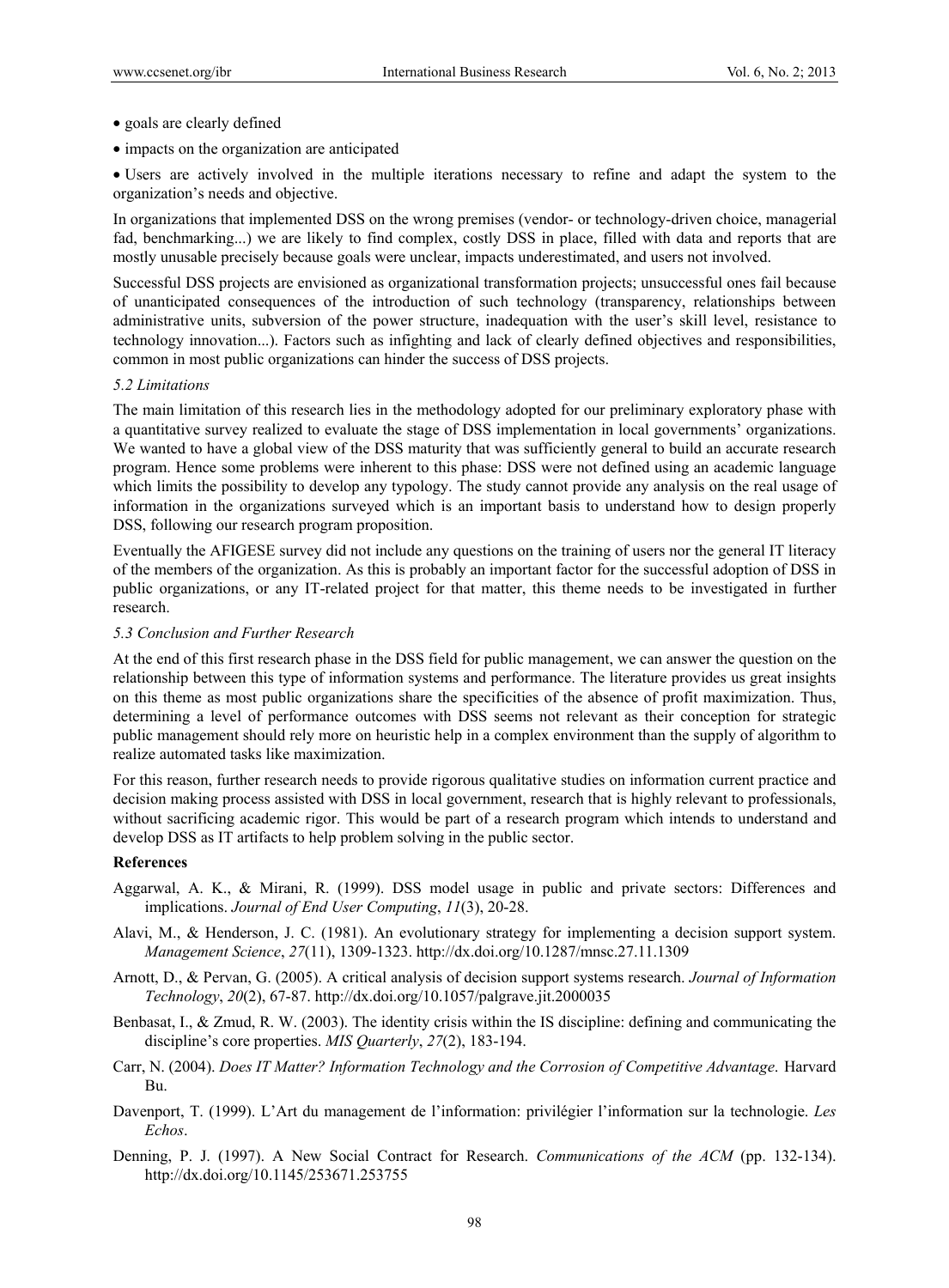- Desanctis, G., & Gallupe, R. B. (1987). A foundation for the study of group decision support systems. *Management science*, *33*(5), 589-609. http://dx.doi.org/10.1287/mnsc.33.5.589
- Fabbri, R., Schmitt, C., & Nancy, C. (2010). Pour une approche des organisations par les situations de gestion: apports conceptuels et méthodologiques. *AIMS* (pp. 1-28).
- Filip, F., Donciulescu, D., & Filip, C. I. (2004). Towards intelligent real-time decision support systems for industrial milieu. *Advances in automatic control*, *754*, 71. http://dx.doi.org/10.1007/978-1-4419-9184-3\_6
- Gallupe, R. B. (1991). Whatever happened to decision support systems? *CMA Magazine*, *65*(8), 26-29.
- Garson, G. D. (2007). *Modern public information technology systems: issues and challenges*. Idea Group Inc. http://dx.doi.org/10.4018/978-1-59904-051-6
- Henderson, J. C., & Schilling, D. A. (1985). Design and implementation of decision support systems in the public sector. *MIS Quarterly*, 157-169. http://dx.doi.org/10.2307/249116
- Hevner, B. A. R., March, S., Park, J., & Ram, S. (2004). Design science in information systems research. *MIS Quarterly*, *28*(1), 75-105.
- March, J. G. (1988). *Decisions and organisation* (Basil Blac.). New York.
- March, J. G., & Simon, H. A. (1958). *Organizations* (Wiley.). New York.
- Marr, B., & Creelman, J. (2011). *More with Less: the New Performance Challenges for the UK Public Sector (2011 and Beyond)*.
- Mezzanzanica, M., Cesarini, M., & Boselli, R. (2005). Business Intelligence Exploitation for investigating territorial Systems, methodological Overviews and empirical Considerations. *Intelligence*, 1-18.
- Le Moigne, J. L. (1974). *Les systèmes de décision dans les organisations*. (P. U. de France, Ed.). Paris.
- Nutt, P. C. (2005). Comparing Public and Private Sector {Decision-Making} Practices. *Journal of Public Administration Research and Theory*, *16*(2), 289-318. http://dx.doi.org/10.1093/jopart/mui041
- Orlikowski, W. J., & Iacono, C. S. (2001). Research commentary: desperately seeking the "IT" in IT research a call to theorizing the IT artifact. *Information Systems Research*, *12*, 121-134. http://dx.doi.org/10.1287/isre.12.2.121.9700
- Power, D. J. (2008). Understanding Data-Driven Decision Support Systems. *Information Systems Management*, *25*(2), 149-154. http://dx.doi.org/10.1080/10580530801941124
- Rainey, H. G. (2009). *Understanding and Managing Public Organizations* (4th ed.). San Francisco: Jossey-Bass.
- Riedl, R. (2003). Design Principles for E-Government Services. *Proceedings from eGov Day, Austria*.
- Ring, P. S., & Perry, J. L. (1985). Strategic Management in Public and Private Organizations: Implications of Distinctive Contexts and Constraints. *The Academy of Management Review*, *10*(2), 276-286.
- Rocheleau, B. R. B. A. (2005). *Public Management Information Systems* (illustrate.). Idea Group Publishing. http://dx.doi.org/10.4018/978-1-59140-807-9
- Rochet, C. (2011). Digitalizing the public organization IS architecture as a key competency to foster innovation capacities in Public Administration. *Administrative Culture Conference, Tallinn University of Technology*.
- Schmitt, C. (2005). Quand savoir entreprendre, c'est savoir concevoir: réflexions autour de différentes expériences. *Colloque Cerisy "Intelligence de la complexité? Épistémologie et pragmatique"*.
- Simon, H. A. (1960). *The new science of management decision*. Prentice-H. http://dx.doi.org/10.1037/13978-000
- Simon, H. A. (1973). Applying information technology to organization design. *Public Administration Review*, *33*(3), 268-278. http://dx.doi.org/10.2307/974804
- Simon, H. A. (2004). *The sciences of the artificial*.
- Tabatoni, P., & Jarniou, P. (1975). *Les systèmes de gestion*. Presses Un..
- Tambouris, E., Gorilas, S., & Boukis, G. (2001). Investigation of Electronic Government. *Proceedings from 8th Panhellenic Conference on Informatics*.
- Todd, P., & Benbasat, I. (1999). Evaluating the Impact of DSS, Cognitive Effort, and Incentives on Strategy Selection. *Information Systems Research*, *10*(4), 356-374. http://dx.doi.org/10.1287/isre.10.4.356